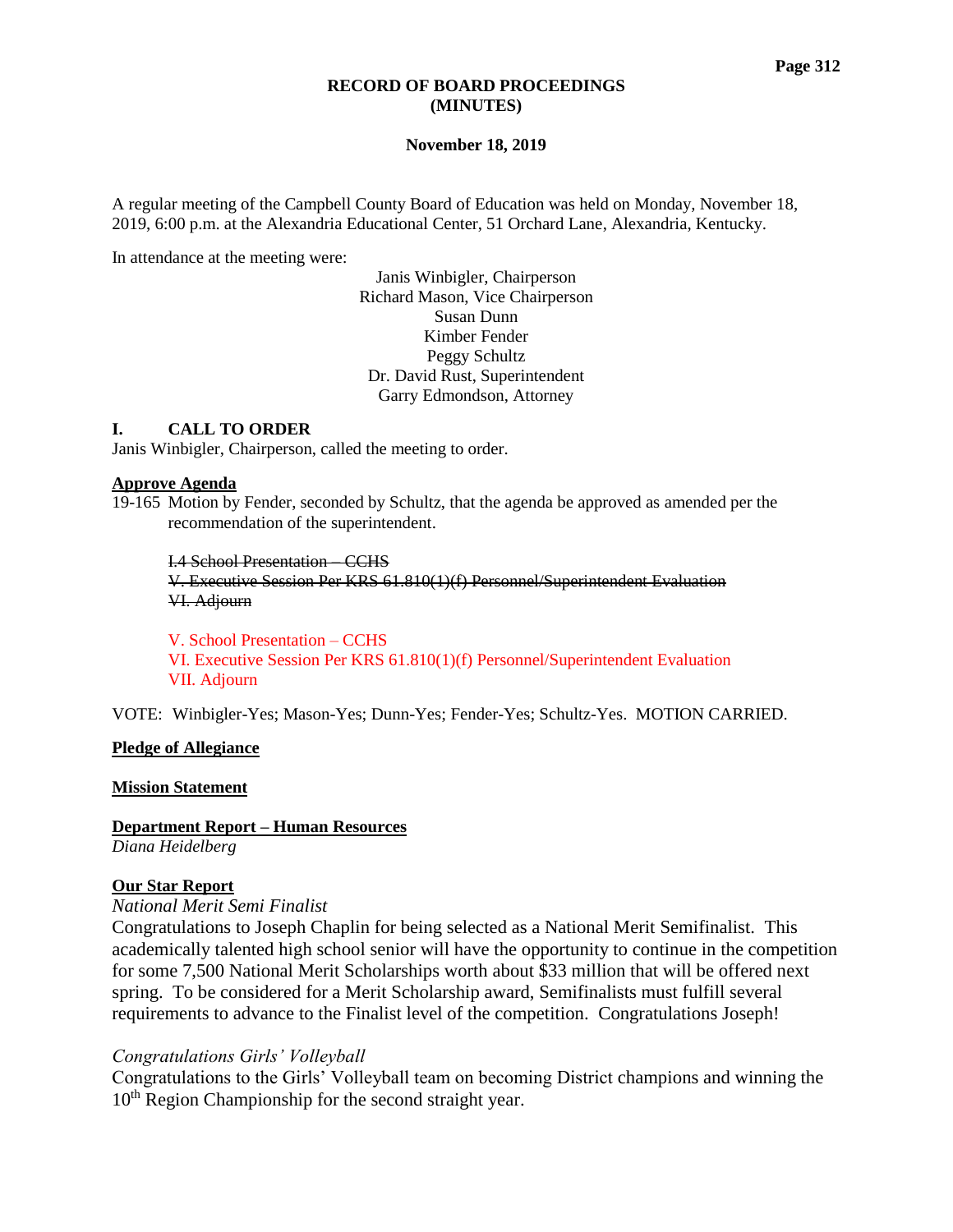# **Page 313**

| <b>Jersey</b> |    | <b>Name</b>                    | <b>Height</b> | <b>Position</b>  | <b>Class</b>  |
|---------------|----|--------------------------------|---------------|------------------|---------------|
| Home Away     |    |                                |               |                  |               |
| 2             | 2  | <b>Bailey Beiting</b>          | 5' 8''        | <b>RH/MB</b>     | Fresh.        |
| 7             | 7  | <b>Olivia Crowl</b>            | 6'2"          | MВ               | <b>Junior</b> |
|               |    | <b>Emma Manser</b>             | 5'10"         |                  | 8th           |
| 16            | 16 | <b>Kasey Martin</b>            | 6'2"          | <b>MB</b>        | <b>Senior</b> |
| 10            | 10 | 5' 8''<br><b>Sarah Matlock</b> |               | <b>RH</b>        | Junior        |
| 20            | 20 | <b>Rylee McKinney</b>          | 6'0''         | <b>OH/RH</b>     | Soph.         |
| 4             | 4  | <b>Ashlyn Niemeier</b>         | 5' 5''        | <b>DS/S</b>      | Fresh.        |
| 6             | 6  | <b>Madison Pond</b>            | 5'6''         | <b>DS/Libero</b> | Junior        |
| 21            | 21 | <b>Hope Russell</b>            | 5' 8''        | OH/DS            | Senior        |
| 5             | 5  | <b>Ella Schloemer</b>          | 5'7"          | S                | Junior        |
| 15            | 15 | <b>Natalie Smith</b>           | 5'9''         | <b>RH/OH</b>     | <b>Junior</b> |
|               |    | <b>Ella Thorwarth</b>          | 5'7"          |                  | 8th           |
| 18            | 18 | <b>Anna Vroegindewey</b>       | 5'6''         | S                | Soph.         |
| 24            | 24 | <b>Taylor Watson</b>           | 5'5''         | <b>DS</b>        | Senior        |

# Toom Pooter by Loot No

## *Congratulations Girls' Cross - Country*

Congratulations to the Girl's Cross-Country team on becoming regional runner-up and KHSAA State Meet Qualifiers.

**Team Roster by Last Name** 

| Name                   | <b>Class</b>  |
|------------------------|---------------|
| Emma Hogle             | <b>Senior</b> |
| <b>Olivia Holbrook</b> | 7th           |
| <b>Savannah Krift</b>  | Junior        |
| Kylie Little           | Soph.         |
| Sophia Loesch          | Junior        |
| <b>Sydney McKinney</b> | Junior        |
| <b>Grace Moloney</b>   | Junior        |
| <b>Noel Slone</b>      | Junior        |
| Kaitlyn Strange        | Fresh.        |
| <b>Emilie Zengel</b>   | Fresh.        |

*Congratulations to CCMS Cross Country runner Olivia Holbrook.* Named to the 2019 KTCCCA All-State Team Cincinnati Enquirer Athlete of the Week for the week of October 14<sup>th</sup>. 2019 NKY Cross Country Coaches Assoc. Co-Runner of the Year 2019 High School Regional Champion - 1<sup>st</sup> place CCMS school record 3K - 9:58.32 CCMS school record 4K - 15:56.67

## *Congratulations Boys' Soccer Team*

Congratulations to the Boys' Soccer team on becoming District Runner- Up and Regional Runner-up in the KHSAA 10<sup>th</sup> Regional tournament.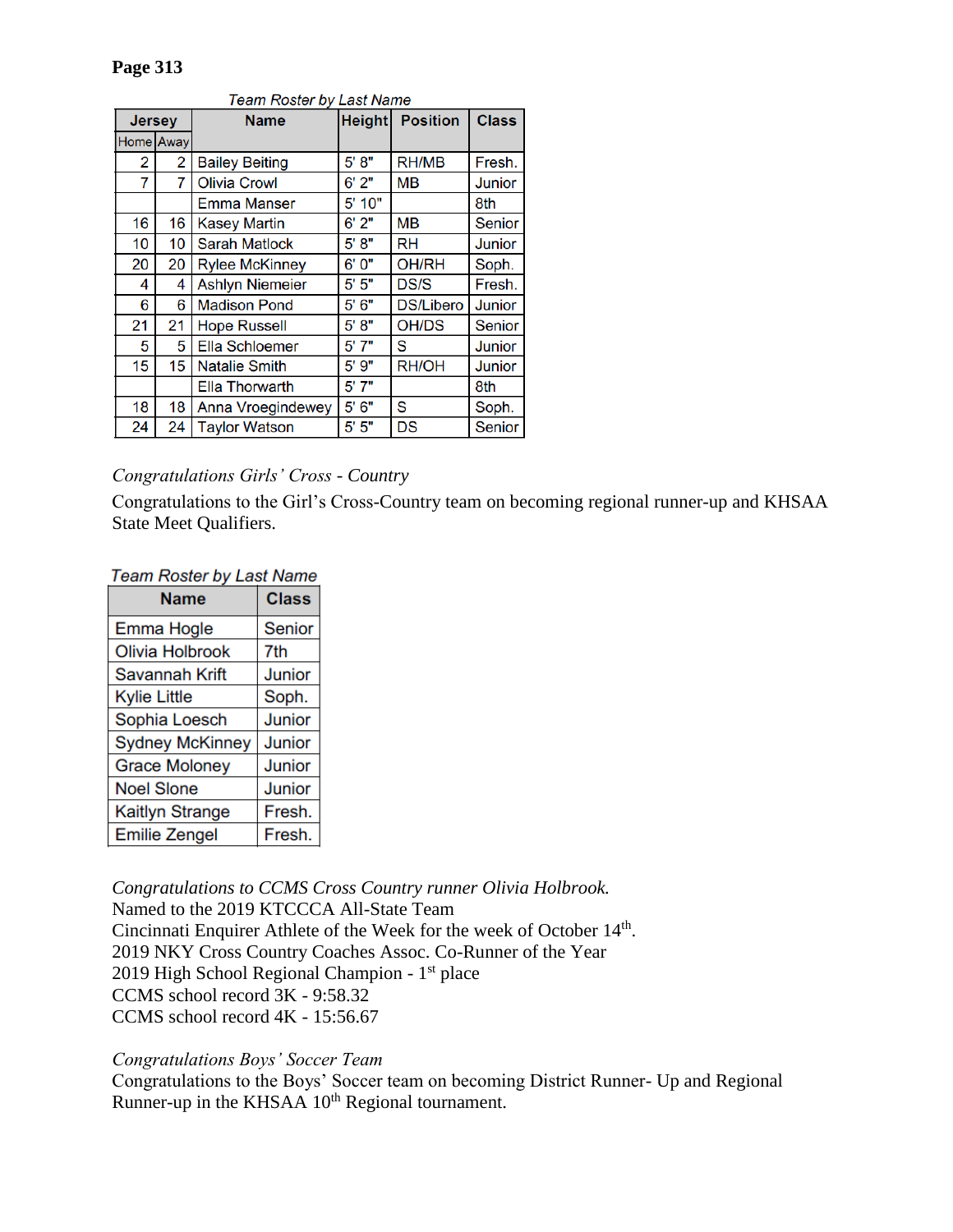| ۰.<br>. . | эσе | 4 |  |
|-----------|-----|---|--|
|-----------|-----|---|--|

| Jersey    |                | <b>Name</b>             |          | Height Weight | <b>Position</b> | <b>Class</b>  |
|-----------|----------------|-------------------------|----------|---------------|-----------------|---------------|
| Home Away |                |                         |          |               |                 |               |
| 15        | 15             | <b>Luke Baker</b>       | 6'0''    |               | D, FORW         | Junior        |
| 0         | 0              | <b>Robert Bay</b>       | 5'7"     |               | D, GK           | <b>Senior</b> |
| 28        | 28             | <b>Jackson Besecker</b> | 5'9''    |               | <b>MF</b>       | Soph.         |
| 2         | $\overline{2}$ | <b>Brady Delaney</b>    | 5' 10"   |               | D, MF           | Soph.         |
| 12        | 12             | <b>John Enzweiler</b>   | 5'9''    |               | D, MF           | Senior        |
| 13        | 13             | <b>Blake Foster</b>     | 5' 10"   |               | FORW, MF        | Soph.         |
| 6         | 6              | <b>Gabe Gerbl</b>       | 6'1"     |               | D               | Senior        |
| 16        | 16             | Sam Jones               | 6'0''    | 165           | <b>MF</b>       | Junior        |
| 39        | 39             | Jacob Napier            | 5'9''    | 172           | FORW, MF        | Soph.         |
| 40        | 40             | <b>Josh Napier</b>      | 5' 11"   | 165           | D, MF           | <b>Junior</b> |
| 36        | 36             | <b>Beckett Penrod</b>   | 5' 11"   |               | <b>FORW</b>     | Soph.         |
| 3         | 3              | <b>Trey Penrod</b>      | 5' 10"   |               | FORW, MF        | Senior        |
| 5         | 5              | <b>Brayden Pruetz</b>   | 5'7"     |               | <b>MF</b>       | Soph.         |
| 26        | 26             | <b>Logan Pruetz</b>     | 5'9''    |               | D               | Soph.         |
| 8         | 8              | <b>Brayden Reynolds</b> | 5'3"     |               | FORW, MF        | Senior        |
| 43        | 43             | <b>Zack Riley</b>       | 6'2"     |               | D, MF           | Soph.         |
| 51        | 51             | <b>Josh Rittinger</b>   | 5'0''    |               | FORW, MF        | Soph.         |
| 7         | 29             | <b>Aaron Schnee</b>     | $5'$ 11" |               | <b>MF</b>       | Junior        |
| 10        | 10             | <b>Ethan Schnee</b>     | 5' 8"    |               | <b>FORW</b>     | Junior        |
| 1         | 1              | <b>Trent Sorgenfrei</b> | 6'2"     | 168           | GK              | Soph.         |
| 19        | 19             | <b>Elliott Warner</b>   | 5' 10"   |               | D               | Soph.         |
| 31        | 31             | <b>Ethan Wiley</b>      | 5'9"     |               | <b>MF</b>       | Soph.         |

## Team Roster by Last Name

## *Congratulations Girls' Soccer Team*

Congratulations to the Girls' Soccer team on becoming KHSAA 37<sup>th</sup> District Tournament Champions. Toom Booter by Loot Nov

| <b>Jersey</b>  |  | <b>Name</b>                | <b>Height</b> | <b>Position</b> Class |        |
|----------------|--|----------------------------|---------------|-----------------------|--------|
| Home Away      |  |                            |               |                       |        |
| 3              |  | <b>Julia Busam</b>         | 5' 4"         | D                     | Fresh. |
| 13             |  | <b>Ruby Dunlevy</b>        | $5' 5 - 1/2"$ | <b>FORW</b>           | Fresh. |
| 6              |  | <b>Alexus Ford</b>         | 5' 4"         | D                     | Soph.  |
| $\overline{2}$ |  | Jeanelle Frimpong-Mansoh   | $5' 1 - 1/2"$ | <b>FORW</b>           | Fresh. |
| 22             |  | <b>Madison Gamble</b>      | 5'3''         | <b>FORW</b>           | Fresh. |
| 17             |  | Jenna Gies                 | 5'5''         | <b>MF</b>             | Soph.  |
| 4              |  | Leah Hertzenberg           | 5'1''         | D                     | Senior |
| 12             |  | Sophie Jones               | 5'7''         | <b>MF</b>             | Fresh. |
| 16             |  | <b>Grace Kramer</b>        | 5'7''         | D                     | Senior |
| 1              |  | <b>Isabella McIntosh</b>   | $5'$ 4"       | <b>MF</b>             | Fresh. |
| 99             |  | Maya McIntosh              | 5'6''         | GK                    | Junior |
| 5              |  | <b>Isabella Menetrey</b>   | 5'3''         | <b>MF</b>             | Fresh. |
| 23             |  | Anastasia Myers            | 5' 4''        | D, MF                 | Junior |
| 15             |  | <b>Ashley Perkins</b>      | 5'3''         | D, MF                 | Soph.  |
| 10             |  | Ambria Poynter             | 5'7''         | <b>FORW</b>           | Fresh. |
| 63             |  | Morgan Rawe                | 5'6''         | <b>GK</b>             | Fresh. |
| 7              |  | <b>Madison Schoultheis</b> | $5' 5 - 1/2"$ | D, MF                 | Senior |
| 00             |  | Hannah Schreiber           | 5' 8''        | D                     | Senior |
| 8              |  | Addie Schumacher           | 5' 4''        | <b>MF</b>             | Fresh. |
| 11             |  | Ella Stahl                 | 5' 4"         | <b>MF</b>             | Fresh. |
| 20             |  | Kylie Thompson             | $5' 3-1/2"$   | <b>FORW</b>           | Junior |
| 60             |  | <b>Haley Turner</b>        | 5'5''         | GK                    | Senior |
| 9              |  | <b>Brenna Voss</b>         | 5'3''         | D                     | Junior |
| 21             |  | Kendall Wiedemann          | 5'5''         | D, MF                 | Junior |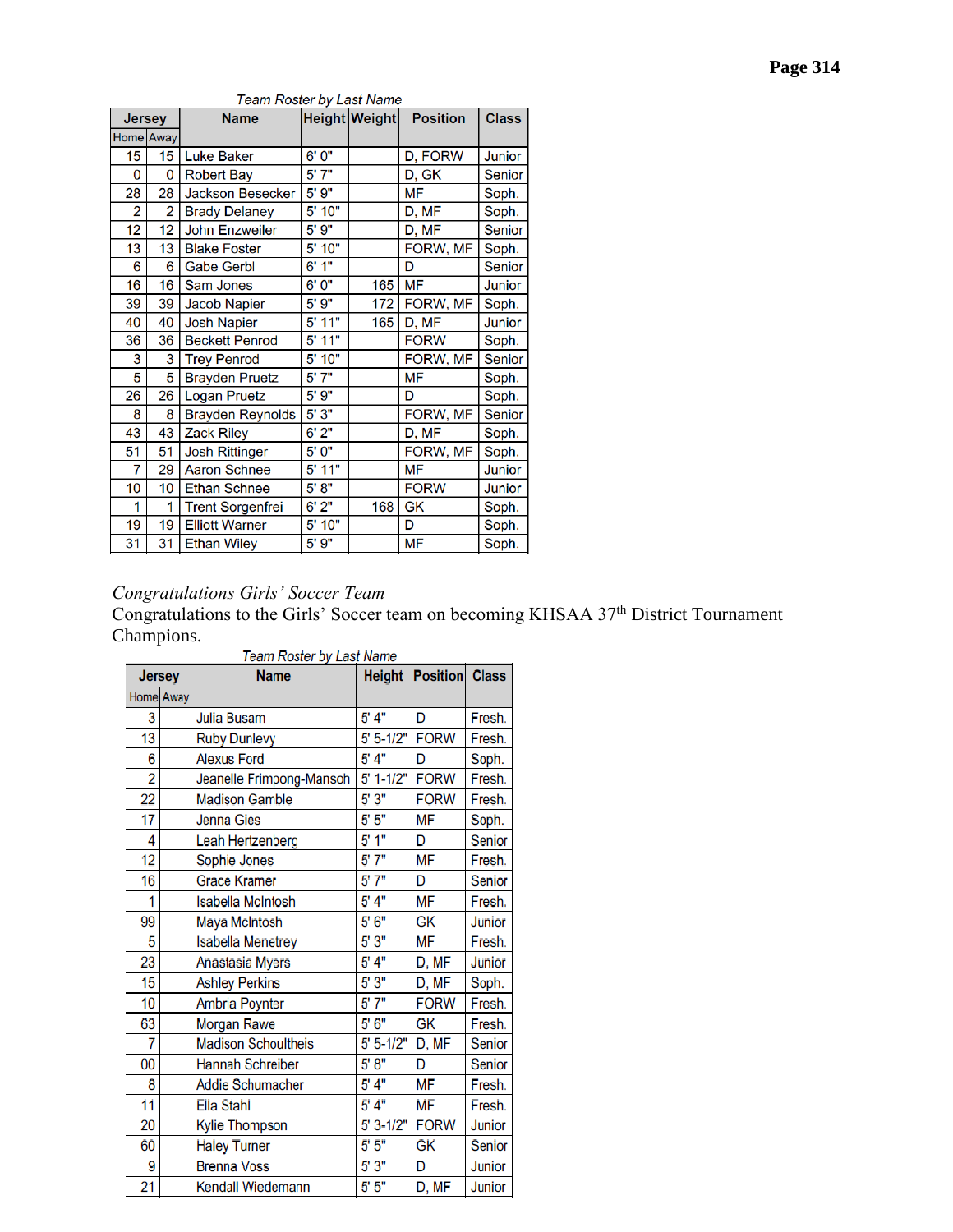### **II. COMMUNICATIONS Audience Comments**

## **Superintendent Comments**

## **Board Member Comments**

#### **Personnel Actions**

| <b>NAME</b>                                        | <b>POSITION</b>           | <b>ACTION / REASON</b> | <b>EFFECTIVE</b> | <b>LOCATION</b>       |
|----------------------------------------------------|---------------------------|------------------------|------------------|-----------------------|
| Berning, Malinda                                   | Custodian                 | Hired                  | 10/28/2019       | <b>CCHS</b>           |
| Clark, James Eric                                  | Freshman Basketball Coach | Hired                  | 10/29/2019       | <b>CCHS</b>           |
| Couch, Shrilda                                     | Custodian                 | Hired                  | 10/28/2019       | Ridge                 |
| Couch, Shrilda                                     | Lead Custodian            | Hired                  | 11/4/2019        | Ridge                 |
| Faughn, Beth                                       | <b>Bus Monitor</b>        | Hired                  | 11/1/2019        | Transportation        |
| Frommeyer, Trisha<br>Paraeducator                  |                           | Hired                  | 11/5/2019        | Crossroads            |
| Herald, Peggy<br>Teacher                           |                           | Deceased               | 10/21/2019       | Grant's Lick          |
| Hubbard, Stephyne                                  | Custodian                 |                        | 11/7/2019        | <b>CCHS</b>           |
| Kendrick, Jason<br>Paraeducator                    |                           | Resigned               | 10/24/2019       | Crossroads            |
| Mann, Jordyn<br>21st Century Tutor                 |                           | Hired                  | 10/29/2019       | Crossroads            |
| Pohlgeers, Anastasia<br>21st Century Tutor         |                           | Hired                  | 10/24/2019       | Crossroads            |
|                                                    |                           |                        |                  |                       |
| <b>Mental Health Therapist</b><br>Schaber, Abigail |                           | Resigned               | 10/22/2019       | <b>CCHS</b>           |
| Steffen, Sarah<br><b>SIS Data Specialists</b>      |                           | Hired                  | 11/25/2019       | <b>Central Office</b> |

### **Substitutes**

| Clark, Kelley                          | Substitute Bus Monitor        | Hired | 10/28/2019 | Transportation |
|----------------------------------------|-------------------------------|-------|------------|----------------|
| Franzen, Greg                          | Substitute Bus Driver         | Hired | 10/28/2019 | Transportation |
| Hood, Jeffrey<br>Substitute Bus Driver |                               | Hired | 10/28/2019 | Transportation |
| Marshall, Teddy                        | <b>Substitute Bus Monitor</b> | Hired | 10/21/2019 | Transportation |
| McCormick,                             | Substitute Bus Driver         | Hired | 10/28/2019 | Transportation |
| Christopher                            |                               |       |            |                |
| Schneider, Betty                       | <b>Sub Bus Monitor</b>        | Hired | 10/28/2019 | Transportation |
| Trimbur, Mary                          | Substitute Teacher            | Hired | 10/28/2019 | District Wide  |

### **Written Communications and Reports**

SBDM Minutes FRYSC Reports Homeless Services Report Pupil Personnel Report Public Relations Report School Related Field Trip Reports Field Trip Report – Athletics Field Trip Report – Transportation Report of Donations Special Education Procedure Adoption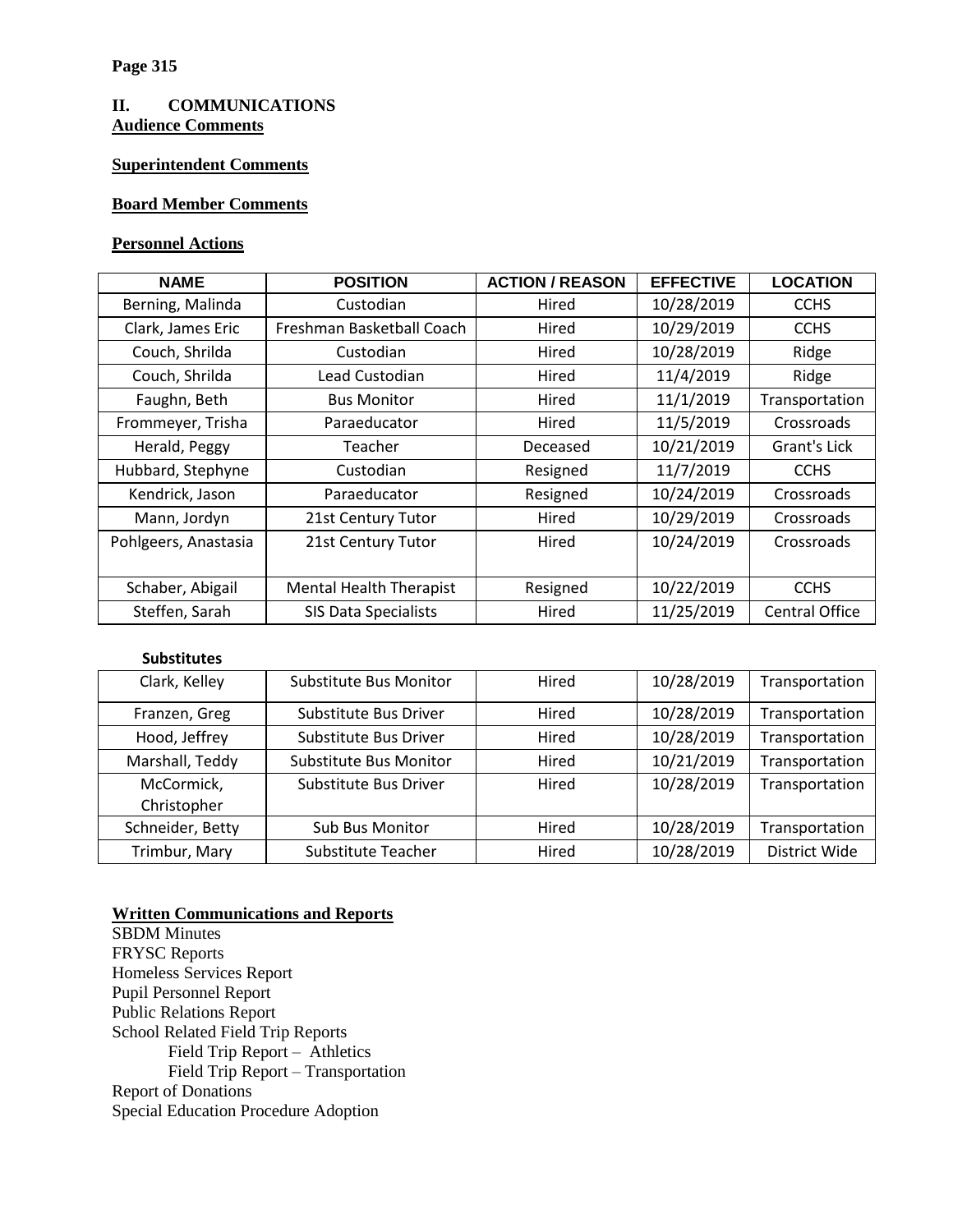### **III. ACTION AGENDA**

### **AIA Standard Form of Agreement between Owner and Architect for the Campbell County 2020 Projects**

19-166 Motion made by Mason, seconded by Dunn, to approve the AIA Standard Form of Agreement between Owner and Architect for the Campbell County 2020 Projects as presented per the recommendation of the superintendent.

VOTE: Winbigler-Yes; Mason-Yes; Dunn-Yes; Fender-Yes; Schultz-Yes. MOTION CARRIED.

### **Bid Documents, BG-2 and BG-3s for the Campbell County 2020 Facility Projects**

- **a. BG#20-112 Campbell County – Gym Floors (Cline & Reiley Elementary Schools)**
- **b. BG#20-113 Campbell County High School – Flooring**
- **c. BG#20-081 Campbell County Schools – Roofing 2020**
- 19-167 Motion made by Schultz, seconded by Fender, to approve the bid documents and BG-3s for the Campbell County 2020 Facility Projects as presented per the recommendation of the superintendent.
- VOTE: Winbigler-Yes; Mason-Yes; Dunn-Yes; Fender-Yes; Schultz-Yes. MOTION CARRIED.

### **District Calendars 2020-21 and 2021-22**

- 19-168 Motion made by Dunn, seconded by Mason, to approve the 2020-21 and 2021-2022 district calendars as submitted per the recommendation of the superintendent.
- VOTE: Winbigler-Yes; Mason-Yes; Dunn-Yes; Fender-Yes; Schultz-Yes. MOTION CARRIED.

## **Final SBDM Allocation for 2019-20**

19-169 Motion made by Schultz, seconded by Dunn, to approve the revision to the 2019-20 SBDM allocation at a rate of \$140 per actual  $2<sup>nd</sup>$  month ADA as submitted per the recommendation of the superintendent.

> Change additions or (deductions) Campbell Ridge  $= $5,380.20$ Cline Elementary =  $$1,723.40$  $Crossroads = $ 15,725,50$ Grants Lick  $=$  \$81.20 Reiley Elementary =  $$4,944.80$  $CCMS = $ 6,267.80$  $CCHS = $ 6,032.60$

VOTE: Winbigler-Yes; Mason-Yes; Dunn-Yes; Fender-Yes; Schultz-Yes. MOTION CARRIED.

### **Policy Revision 01.111 District Planning; Second Reading and Approval**

19-170 Motion made by Mason, seconded by Schultz, to approve the revision to policy 01.111 District Planning per the recommendation of the superintendent.

VOTE: Winbigler-Yes; Mason-Yes; Dunn-Yes; Fender-Yes; Schultz-Yes. MOTION CARRIED.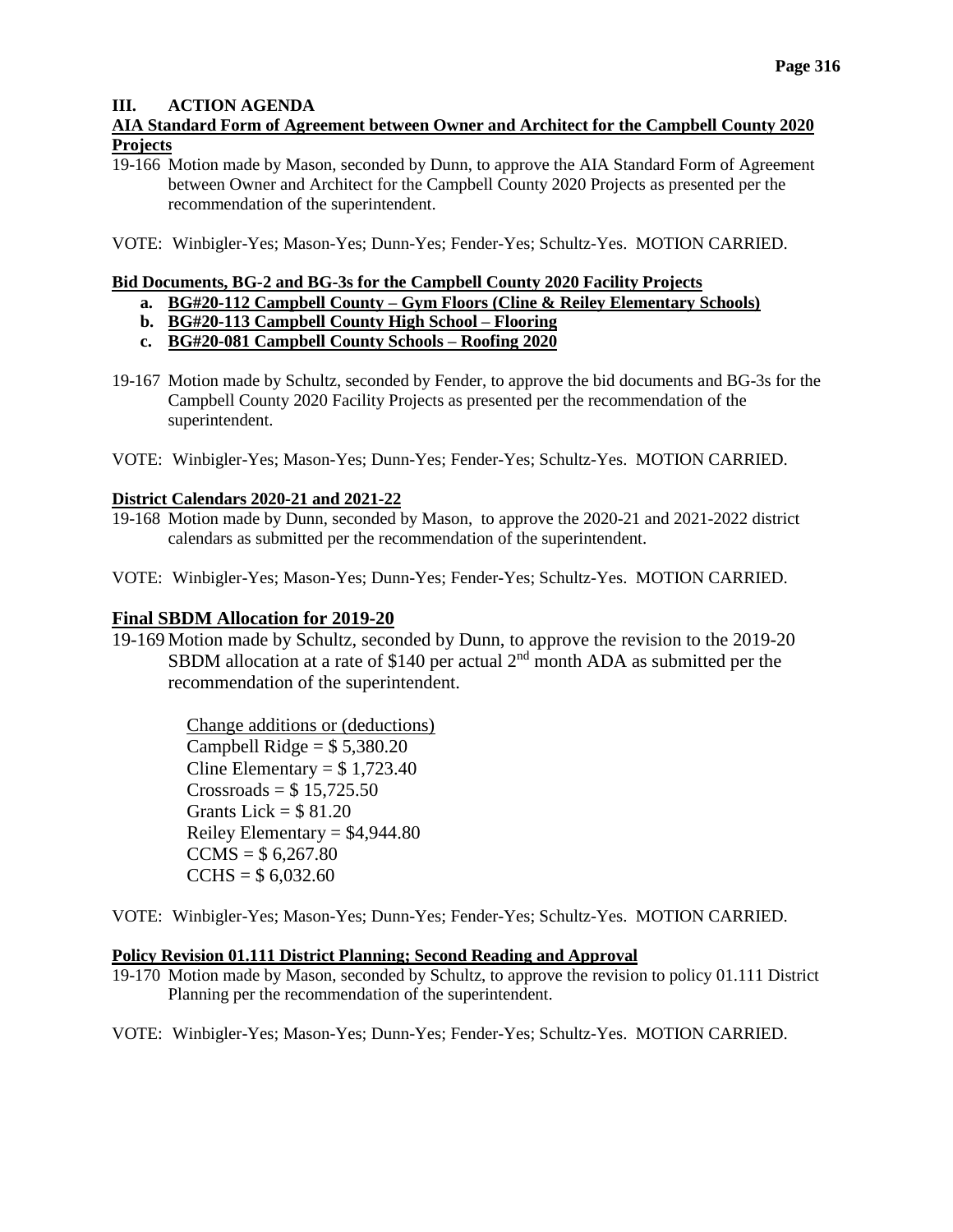### **Policy Revision 02.441 Assessment of Student Progress (SBDM); Second Reading and Approval**

- 19-171 Motion made by Fender, seconded by Schultz, to approve the revision to policy 02.441 Assessment of Student Progress (SBDM) as presented per the recommendation of the superintendent.
- VOTE: Winbigler-Yes; Mason-Yes; Dunn-Yes; Fender-Yes; Schultz-Yes. MOTION CARRIED.

### **Policy Revision 02.442 Comprehensive School Improvement Plan; Second Reading and Approval**

- 19-172 Motion made by Schultz, seconded by Dunn, to approve the revision to policy 02.442 Comprehensive School Improvement Plan as presented per the recommendation of the superintendent.
- VOTE: Winbigler-Yes; Mason-Yes; Dunn-Yes; Fender-Yes; Schultz-Yes. MOTION CARRIED.

### **Policy Revision 04.32 Model Procurement Code Purchasing; Second Reading and Approval**

- 19-173 Motion made by Mason, seconded by Dunn, to approve the policy revision 04.32 Model Procurement Code Purchasing as presented per the recommendation of the superintendent.
- VOTE: Winbigler-Yes; Mason-Yes; Dunn-Yes; Fender-Yes; Schultz-Yes. MOTION CARRIED.

### **Award of Contracts for Commissioning, Electrical, HVAC and Plumbing Services**

- **a. Contracts for Commissioning**
- **b. Contracts for Electrical**
- **c. Contracts for HVAC**
- **d. Contracts for Plumbing**
- 19-174 Motion made by Fender, seconded by Dunn, to award contracts for commissioning to ZH Commissioning and Facility Commissioning Group; electrical to DeBra Kuempel and Superior Electrical Services; HVAC to Advanced Mechanical of NKY, Schneider Electric and JWH Mechanical; plumbing to EC Schmidt Plumbing Contractor and Jolly Plumbing per the recommendation of the superintendent.
- VOTE: Winbigler-Yes; Mason-Yes; Dunn-Yes; Fender-Yes; Schultz-Yes. MOTION CARRIED.

### **Lenova Warranty Service Self-Maintainer Agreement**

- 19-175 Motion made by Schultz, seconded by Mason, to approve the agreement between Campbell County Schools and Lenovo for the Lenovo Warranty Self-Maintainer program for \$1,000.00 per the recommendation of the superintendent.
- VOTE: Winbigler-Yes; Mason-Yes; Dunn-Yes; Fender-Yes; Schultz-Yes. MOTION CARRIED.

### **NKCES Mutual Aid Agreement**

- 19-176 Motion made by Fender, seconded by Dunn, to adopt the NKCES agreement of mutual aid as presented per the recommendation of the superintendent.
- VOTE: Winbigler-Yes; Mason-Yes; Dunn-Yes; Fender-Yes; Schultz-Yes. MOTION CARRIED.

### **BG#19-203 Flooring Replacement – Cline & Reiley; Revised BG-1**

- 19-177 Motion made by Mason, seconded by Schultz, to approve the revised BG-1 as presented for  $BG#19-203$  Flooring Replacement – Cline & Reiley per the recommendation of the superintendent.
- VOTE: Winbigler-Yes; Mason-Yes; Dunn-Yes; Fender-Yes; Schultz-Yes. MOTION CARRIED.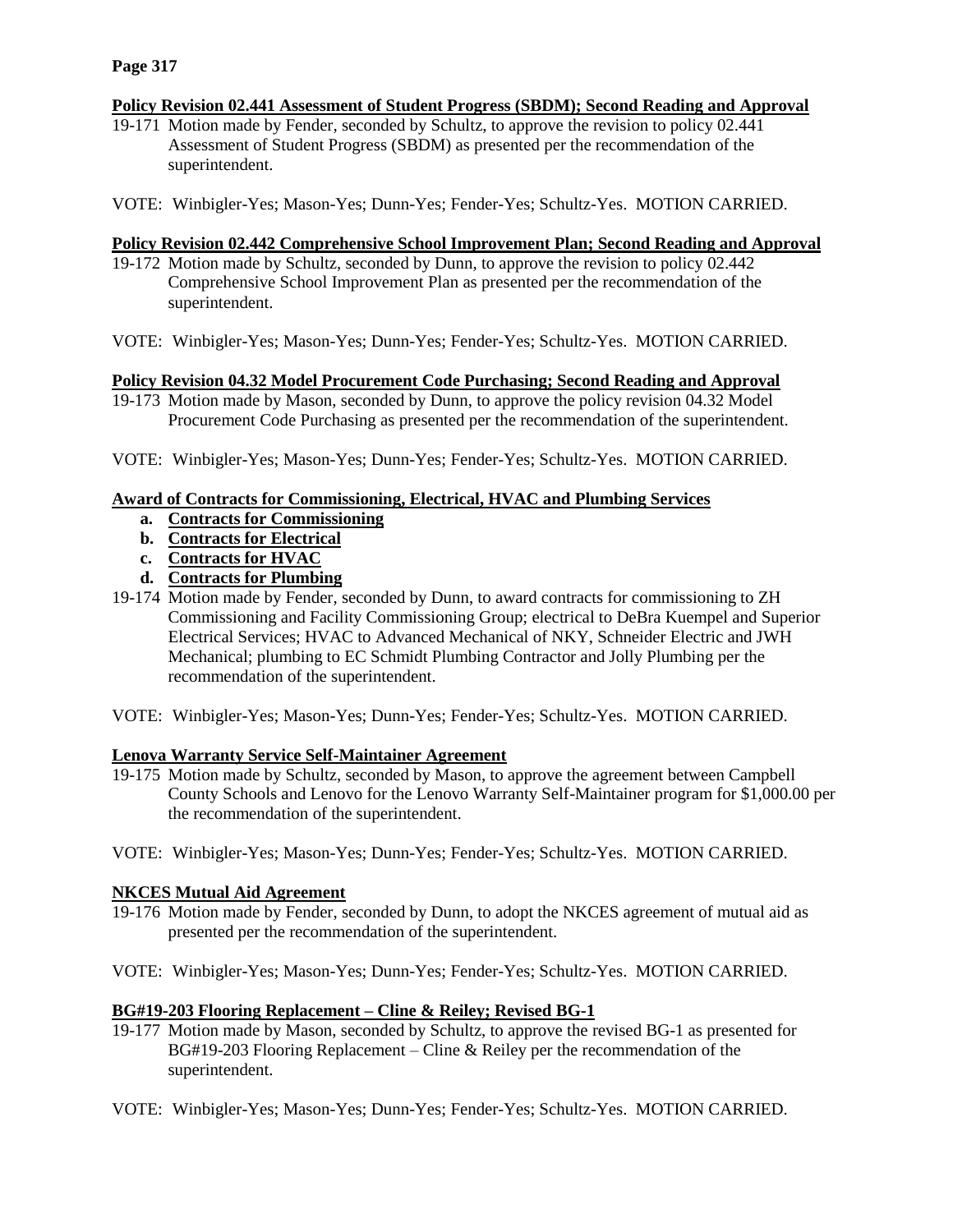#### **BG#20-149 Campbell County Schools – Paving 2020; BG-1**

- 19-178 Motion made by Fender, seconded by Schultz, to approve the BG-1 for Campbell County Schools paving projects 2020 per the recommendation of the superintendent.
- VOTE: Winbigler-Yes; Mason-Yes; Dunn-Yes; Fender-Yes; Schultz-Yes. MOTION CARRIED.

#### **IV. CONSENT AGENDA**

19-179 Motion made by Schultz, seconded by Fender, that the consent agenda be approved as presented per the recommendation of the superintendent.

#### **Minutes**

| October 28, 2019   | <b>Regular Meeting</b> |
|--------------------|------------------------|
| November 4, $2019$ | <b>Working Meeting</b> |

#### **Bills - Addendum**

General Fund # 134714-134822 as listed in the Orders of the Treasurer

### **Bills – Regular**

General Fund  $\frac{4}{3}$  134936-134943 as listed in the Orders of the Treasurer

#### **Treasurer's Report**

| Campbell County Board of Education                       |                 |                 |                 |               |                 |  |  |  |
|----------------------------------------------------------|-----------------|-----------------|-----------------|---------------|-----------------|--|--|--|
| Treasurer's Report                                       |                 |                 |                 |               |                 |  |  |  |
| For Month Ended October 31, 2019                         |                 |                 |                 |               |                 |  |  |  |
| <b>Expenditures</b><br><b>Beginning</b><br><b>Ending</b> |                 |                 |                 |               |                 |  |  |  |
| <b>Fund</b>                                              | <b>Balance</b>  | <b>Revenues</b> | <b>Salaries</b> | <b>Others</b> | <b>Balance</b>  |  |  |  |
|                                                          |                 |                 |                 |               |                 |  |  |  |
| General                                                  | 9,582,412       | 1,595,949       | (2, 230, 457)   | (808, 953)    | 8,138,951       |  |  |  |
| <b>Sick Leave Retire.</b>                                | 168,257         |                 | $\mathbf 0$     | $\Omega$      | 168,257         |  |  |  |
| <b>Committed Funds</b>                                   | 400,000         |                 | $\mathbf 0$     | $\Omega$      | 400,000         |  |  |  |
| <b>Special Revenue</b>                                   | (322, 745)      | 151,646         | (263, 027)      | (204, 223)    | (638, 350)      |  |  |  |
| <b>District Activity</b>                                 | 63,149          | 28,014          |                 | (69, 401)     | 21,763          |  |  |  |
| <b>Capital Outlay</b>                                    | 178,359         | 0               | 0               | $\Omega$      | 178,359         |  |  |  |
| <b>Building</b>                                          | $\overline{a}$  | $\Omega$        | $\Omega$        | 0             |                 |  |  |  |
| <b>Construction</b>                                      | 6,338           | 0               | 0               | $\Omega$      | 6,338           |  |  |  |
| <b>Debt Service</b>                                      | (2, 144, 764)   | 1,094           | 0               | (5, 155)      | (2, 148, 825)   |  |  |  |
| <b>Food Service</b>                                      | 106,317         | 278,774         | (62, 504)       | (164, 923)    | 157,664         |  |  |  |
| Totals*                                                  | \$<br>8,037,324 | 2,055,477       | (2, 555, 988)   | (1, 252, 655) | \$<br>6,284,158 |  |  |  |
|                                                          |                 |                 |                 |               |                 |  |  |  |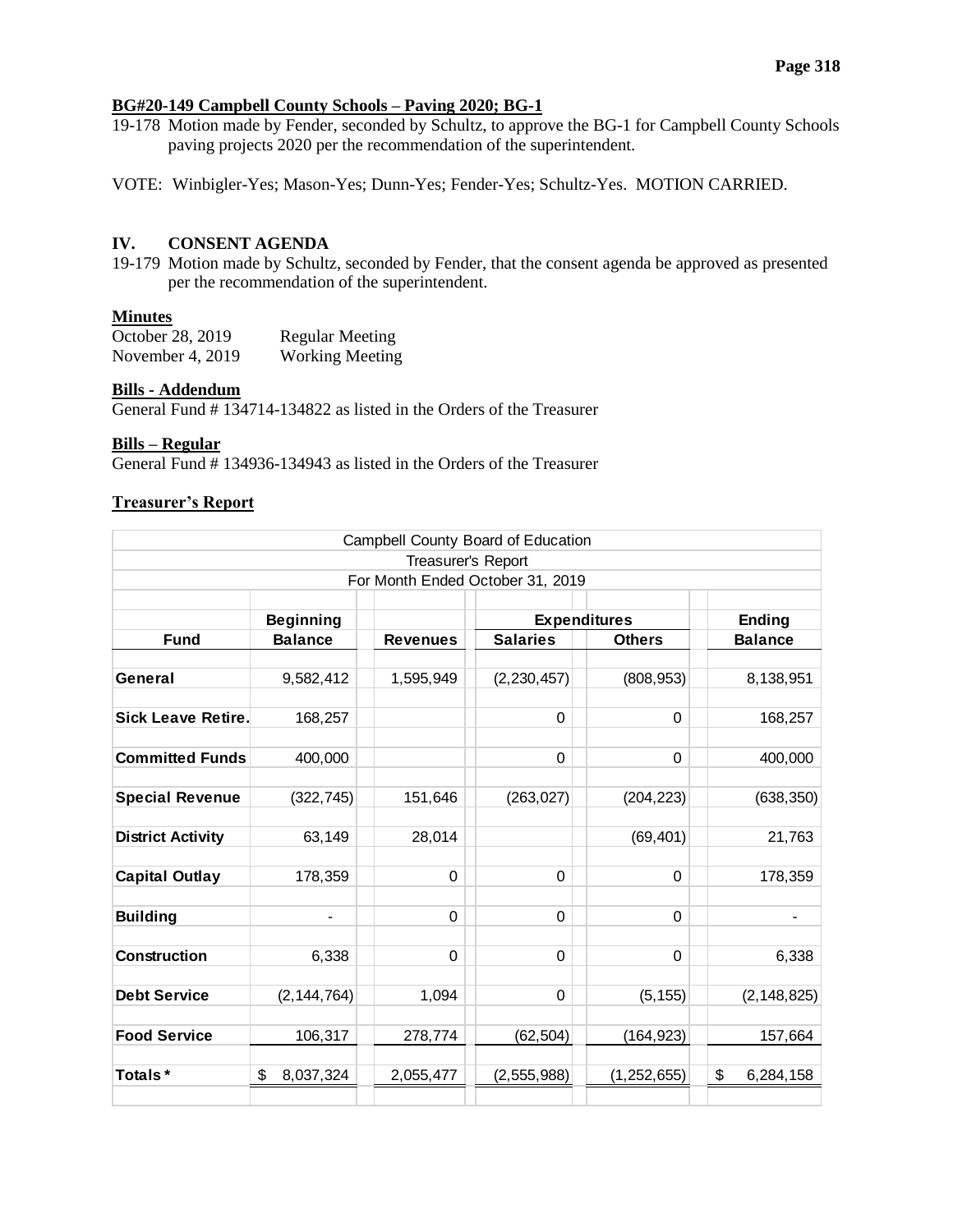#### **Page 319**

#### **Leave of Absence Requests**

David Buchert, Bus Driver at Transportation, from October 8, 2019 through November 25, 2019 for FMLA.

Shanna Byrd, Teacher at Campbell County Middle School, from December 20, 2019 through April 13, 2020 for FMLA.

Ashley Cook, Teacher at Campbell County Middle School, from October 4, 2019 through October 11, 2019 for FMLA.

Benjamin Dreyer, Teacher at Campbell County Middle School, from January 10, 2020 through January 24, 2020 for FMLA.

Tracey Jolly, Director of Finance at Central Office, from October 3, 2019 through October 18, 2019 for FMLA.

Glenn Gray, Teacher at Campbell County High School, Intermittent leave from September 6, 2019 through June 30, 2020 for FMLA.

Kevin Mayleben, Assistant Principal at Crossroads Elementary, from October 7, 2019 through October 11, 2019 for FMLA.

Corrie Posinski, Teacher at Campbell Ridge Elementary, from November 21, 2019 through December 6, 2019 for FMLA.

William Robinson, Bus Driver at Transportation, REVISED from August 29, 2019 through November 15, 2019 for FMLA.

Courtney Sauerbeck, Teacher at Reiley Elementary, Intermittent from November 22, 2019, through December 31, 2019 for FMLA.

Denise Wagner, Bus Driver at Transportation, from November 7, 2019 through December 20, 2019 for FMLA.

#### **SFCC Offer of Assistance for Technology (KETS) FY-2020**

The Board accepted the SFCC KETS Offer of Assistance in the amount of \$39,608.00.

#### **Southern Lanes/CCS Bowling Alley Agreement 2019-20**

The Board approved the agreement for Northern Kentucky High School Varsity Bowling between Southern Lanes and Campbell County High School.

#### **SRO Agreement Campbell County Police**

The Campbell County Board of Education and the Campbell County Fiscal Court (CCFC) agreed to enter into a contract whereby the CCFC will provide through the Campbell County Police Department (CCPD) police officers to serve as School Resource Officers (SRO) with the School District in a number and at school locations, the School District and CCFC may from time to time agree.

### **SRO Agreement Alexandria Police**

The Kentucky Law Enforcement Council reviewed the MOU between Campbell County Schools and the Alexandria Police Department. They requested that the statutory language be added to the MOU… "An SRO shall not be responsible for school discipline matters that are the responsibility of school administrator or employees."